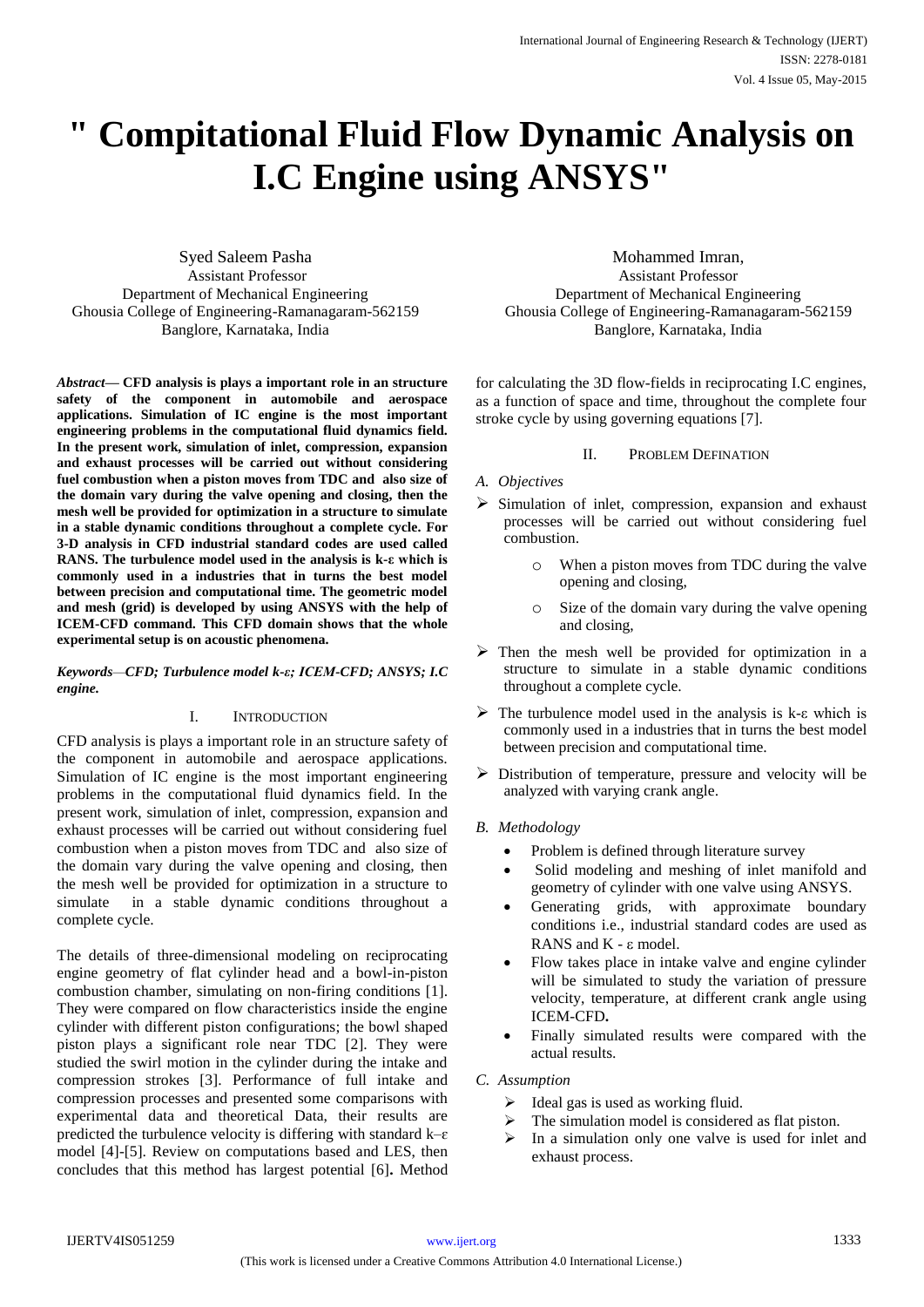- $\triangleright$  Assume that the valve will be start to open at  $0^0$  and closes at  $180^0$  during suction stroke and also valve will be start to open during exhaust stroke at  $540^{\circ}$  to  $720^0$ .
- Adiabatic and isentropic process is considered for compression and expansion.

## *D. Model*



Fig. 1. shows Geometrical model developed using ICEM-CFD with manifold for both suction and exhaust by considering only one valve, with top surface as cylinder head and the thickness is clearance volume and bottom surface is piston.

## *E. Mesh Plot*



Fig. 2. Computational Meshed Model

Fig.2. shows the computational meshed model, with 6 lakhs grid numbers with Hexahedral cells (structural mesh) is taken for the grid generation,

*F. Bundary Conditions* 





Fig. 3. shows the split blocks, discard unused blocks are created to capture underlying shape and the Associate edges to curves so that it capture hard features, vertices is move to position block corners on geometry.

Further boundary conditions are applied based on valve position as follows

- $\triangleright$  Inlet BC (subsonic, Mach number less than 1)
- $\triangleright$  Outlet BC (supersonic, Mach number greater than 1)
- $\triangleright$  Wall BC (adiabatic)

TABLE I. WALL BOUNDARY CONDITION

| Parts                     | Motion of Mesh |
|---------------------------|----------------|
| Cylinder head, Manifold.  | Stationary     |
| Cylinder wall, Valve rod. | Unspecified    |
| Piston, Valve bottom.     | Specified      |

Boundary condition applied for I.C engine from [4] at initially

| • Cartesian Velocity | $: 0.001 \text{ m/s}$             |
|----------------------|-----------------------------------|
| • Static Pressure    | : $0.081$ N/mm <sup>2</sup> (MPa) |

- Temperature :300 K
- K-ε value Model :0.001  $m^2/s^2$
- *G. Specifications*

| ➤ | <b>Engine Speed</b>                              |        | : 1200 RPM        |
|---|--------------------------------------------------|--------|-------------------|
| ⋗ | <b>B</b> ore                                     |        | $:100 \text{ mm}$ |
| ⋗ | <b>Stroke</b>                                    |        | $:106$ mm         |
| ➤ | <b>Compression Ratio</b>                         |        | :18               |
|   | $\triangleright$ Piston time approximated 't'    |        | $: 0.08$ sec      |
|   | > For medium size engine, (crank radius) $R:4$ . |        |                   |
| ➤ | Intake Valve                                     | Opens  | :24 $^0$ BTC      |
|   |                                                  | Closes | : $62^0$ ABC      |
|   | Exhaust valve Opens                              |        | :59 $0$ BBC       |
|   |                                                  | Closes | :33 $^0$ ATC      |
|   |                                                  |        |                   |

*H. Formulas are for Theoretical Calculation* 

$$
\geq \text{ Compression Ratio } (r_c \text{ or } C_R)
$$
  

$$
r_c = \frac{\text{total volume}}{1 - (1)}
$$

- clearance volume  $\triangleright$  Crank Radius  $a = L/2$  --(2)
- $\triangleright$  Connecting rod length  $(l) = R * a$  ---(3)
- Angular velocity  $\omega = \frac{24\pi 4}{\pi}$  ---(4)
	-
- $\triangleright$  Mean Piston Speed  $S_n = 2 * L * N$  ---(5)
- Clearance volume  $C_V = L / (C_R 1)$  ---(6)
- Expression for piston movement error Piston =  $0 + [l + a - a * \cos (\omega * t)]$

$$
-[(l2 - (a2 * sin2(\omega * t)))2]-0
$$
 ----(7)

## III. RESULT AND DISCUSSION

- *A. Theoritical Calculation*
- > Compression Ratio [From Eq. (1)]<br> $r_c = \frac{total \, volume}{cleanance \, volume} = 18:1$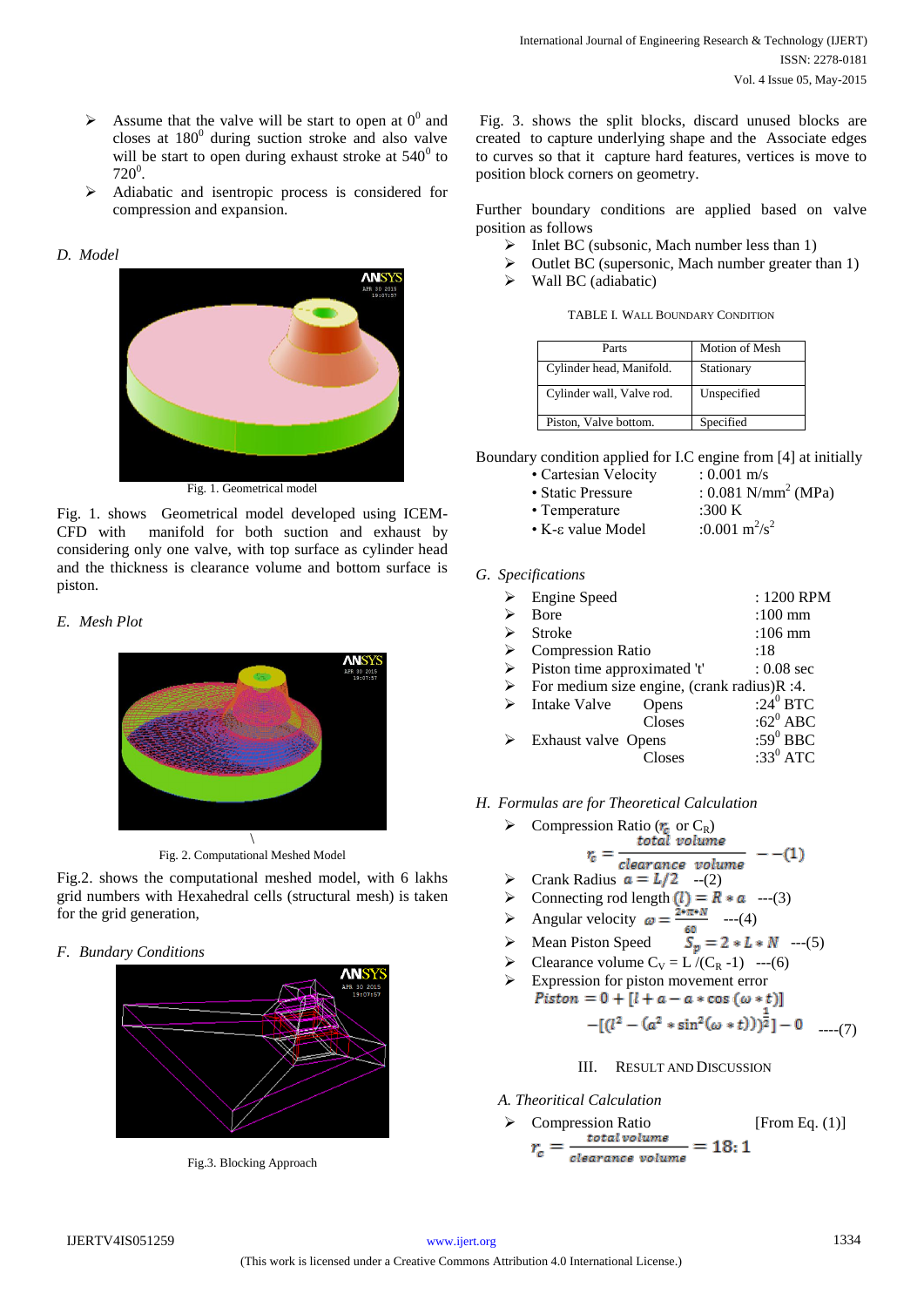- $\triangleright$  Crank radius, [From Eq. (2)]  $a = 106/2 = 53$ mm
- Connecting rod length [From Eq. (3)]

$$
l = 4*53 = 212
$$
mm

- Angular velocity (ω) [From Eq. (4)]<br> $\omega = \frac{2 * \pi * 1200}{60}$  $=125.6rad/s$
- $\triangleright$  Mean Piston Speed [From Eq. (5)]
- $= 2 * 0.106 * 1200 = 254.4$  m/min = 4.24 m/sec
- Clearance volume $(C_V)$  [From Eq. (6)]

 $CV = 106 / (17-1) = 6.625$  mm  $\triangleright$  Expression for piston movement error [From Eq. (7)]

Piston movement error =  $0+212-211.99-0 = 0.001$ mm

## Expression for piston movement error show below graph



## *B. ANSYS Results*

## *a) Velocity distribution*

Velocity distribution at different crank angle to find swirl action of mass flow rate in I.C engine Results



Fig. 5. Velocity distribution of mass flow rate at  $60^{\circ}$  Crank angle.

Fig.5. shows that maximum velocity distribution of mass flow rate is  $1.434 \times 10^2$  m/s at  $60^{\circ}$  Crank angle, it clearly shows that maximum swirl action at the velocity 3.7 x  $10<sup>1</sup>$  m/s (During suction stroke).



Fig. 6. Velocity distribution of mass flow rate at  $180^{\circ}$  Crank angle.

Fig.6. shows that maximum velocity distribution of mass flow rate is 4.0 x  $10^2$  m/s at  $180^0$  Crank angle, it clearly shows that minimum swirl action at the velocity 3.7 m/s (During closing suction stroke).



Fig. 7. Velocity distribution of mass flow rate at  $540^0$  Crank angle.

Fig.7. shows that maximum velocity distribution of mass flow rate is  $6.327 \text{ m/s}$  at  $540^{\circ}$  Crank angle, it clearly shows that maximum swirl action at the velocity 4.007 m/s (During closing expansion stroke).

## *b) Temperature Distribution*

Temperature distribution at different crank angle to evaluate various ideal combustion of mass flow rate in I.C engine.



Fig. 8. Temperature distribution at  $60^{\circ}$  Crank angle.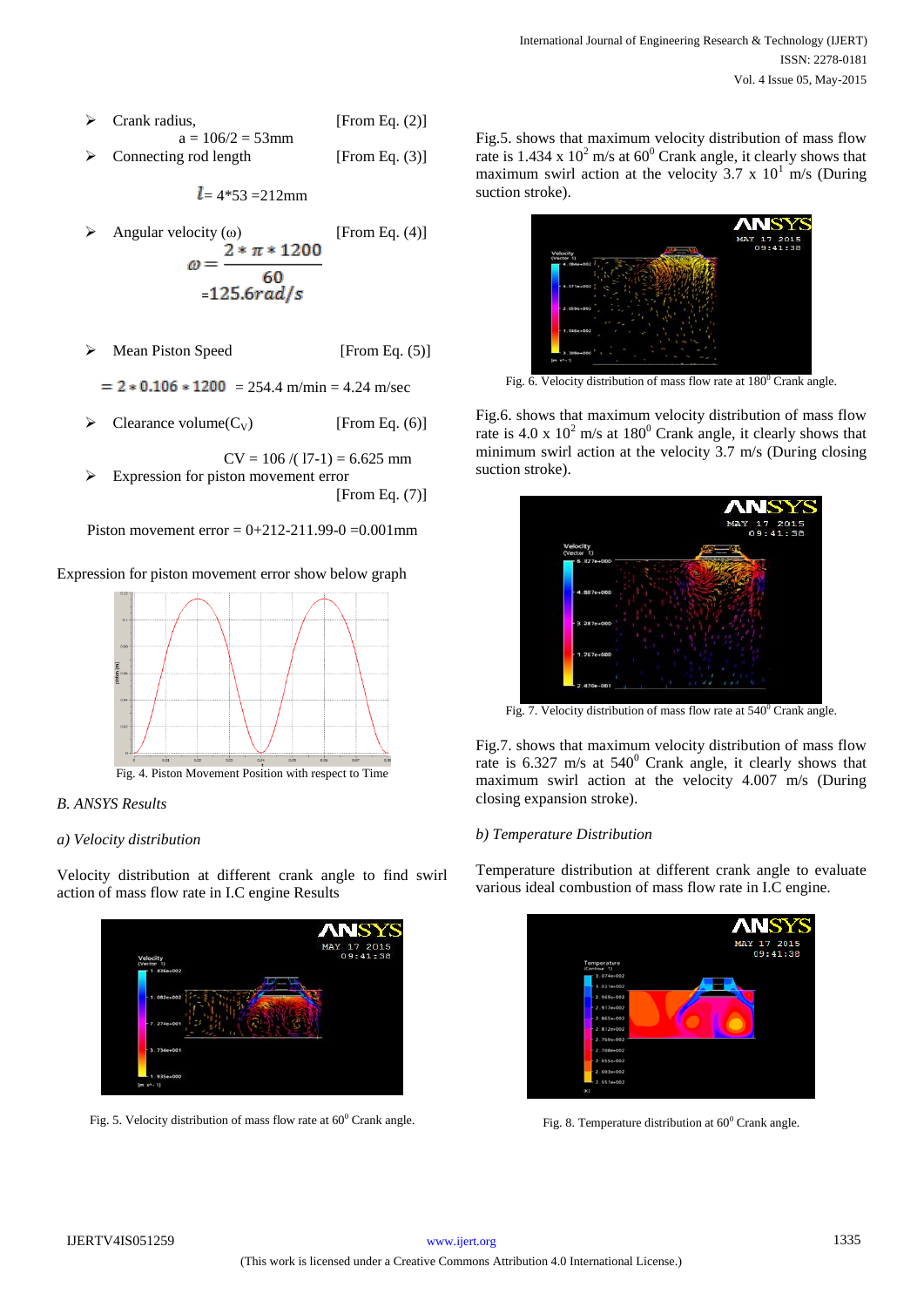Fig.8. shows that maximum temperature distribution of mass flow rate is 307 K at  $60^{\circ}$  Crank angle (During suction stroke).



Fig. 9. Temperature distribution at  $180^{\circ}$  Crank angle.

Fig.9. shows that maximum temperature distribution of mass flow rate is 318.1 K at  $180^{\circ}$  Crank angle (During closing of suction stroke).



Fig. 10. Temperature distribution at  $540^{\circ}$  Crank angle.

Fig.10. shows that maximum temperature distribution of mass flow rate is 328.3 K at  $540^{\circ}$  crank angle (During Expansion stroke).

## *c) Pressure Distribution*

Pressure distribution at different crank angle to evaluate various ideal combustion pressure in I.C engine.



Fig. 11. Pressure distribution at  $90^{\circ}$  Crank angle.

Fig.11. shows that maximum pressure distribution of mass flow rate is 0.0056 MPa at  $90^\circ$  Crank angle (During suction stroke).



Fig. 12. Pressure distribution at  $180^0$  Crank angle.

Fig.12. shows that maximum pressure distribution of mass flow rate is  $0.13$  MPa at  $180^{\circ}$  Crank angle (During closing of suction stroke).



Fig. 13. Pressure distribution at  $540^{\rm o}$  Crank angle.

Fig.13. shows that maximum pressure distribution of mass flow rate is  $0.00723$  MPa at  $540^{\circ}$  Crank angle (During expansion stroke).

### *C. Discussion*